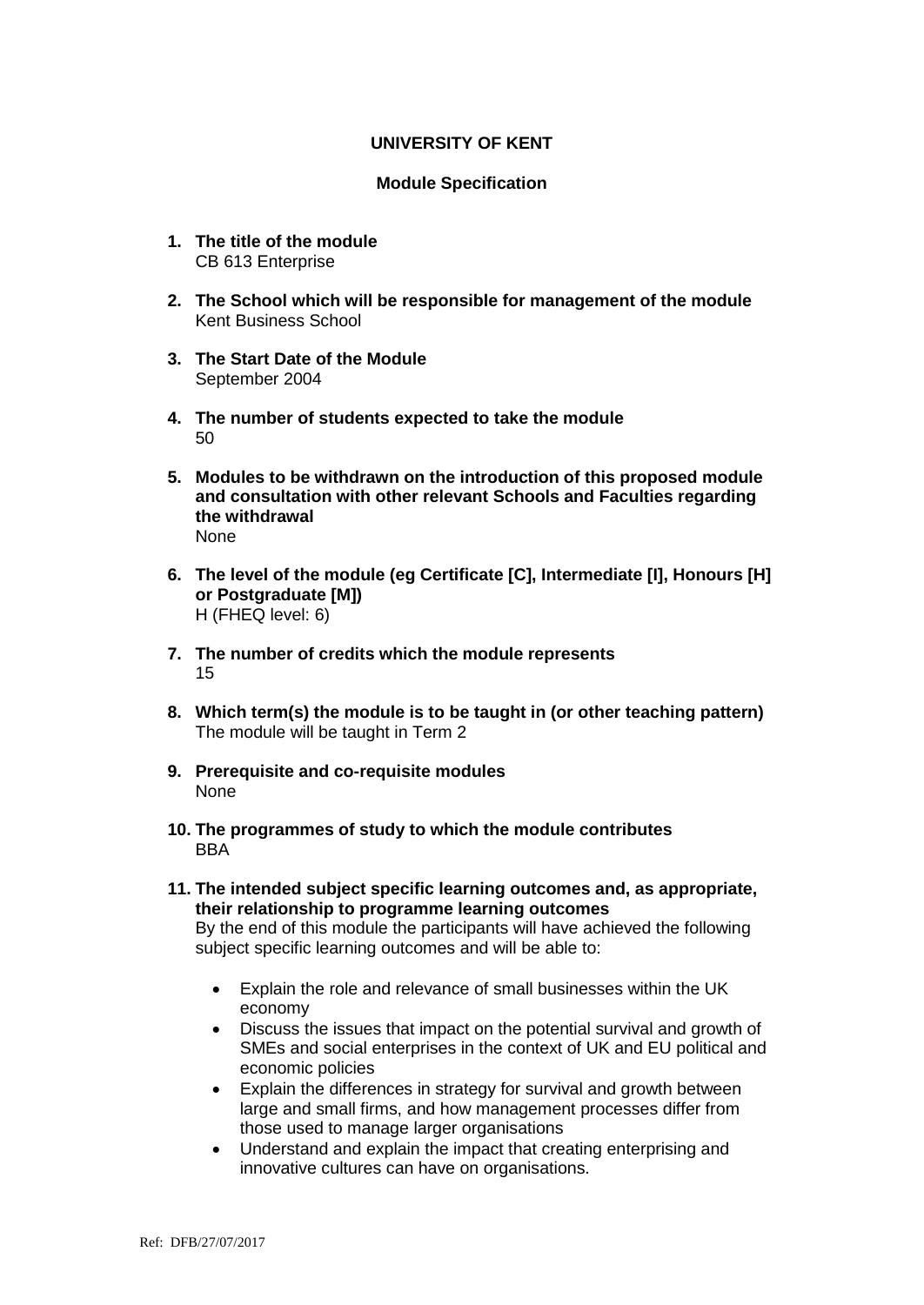• Understand the process of planning a new venture, the main problems and issues faced by owner-managers of new and small firms, and the business skills required.

The above learning outcomes relate to the following listed knowledge and understanding learning outcomes and will involve the use and development of all the listed subject specific skills for the programme.

Knowledge and understanding of:

- Organisations, their environment, and their management
- Contemporary and pervasive issues
- European and international developments relevant to management
- The ability to critically evaluate arguments and evidence

#### **12. The intended generic learning outcomes and, as appropriate, their relationship to programme learning outcomes**

By the end of the programme the participants will have covered the following generic learning outcomes and will be able to:

- Examine and discuss the main underlying concepts and issues relating to entrepreneurship and the establishment and survival of new businesses
- Understand and explain the characteristics of the SME sector and its relevance to the modern economy
- Understand the significance of the entrepreneurial culture to the changing 21st Century socio-economic structure

The understanding and application of enterprise is being seen as a universitywide transferable skill. The module will also contribute to the acquisition of the listed transferable skills of the programme apart from those concerned with numeracy and IT. The learning outcomes will also facilitate the development of the following Intellectual and Subject-specific skills associated with the BBA programme:

- Analyse and draw reasoned conclusions concerning problems
- Identify formulate and solve business problems using appropriate quantitative and qualitative tools
- Create, evaluate and assess options in a range of business situations, applying concepts and knowledge appropriately
- Communicate effectively, orally and in writing, about business issues.

#### **13. A synopsis of the curriculum**

The curriculum will include the following areas of study:

 Factors that have influenced the growth of the enterprise culture in the UK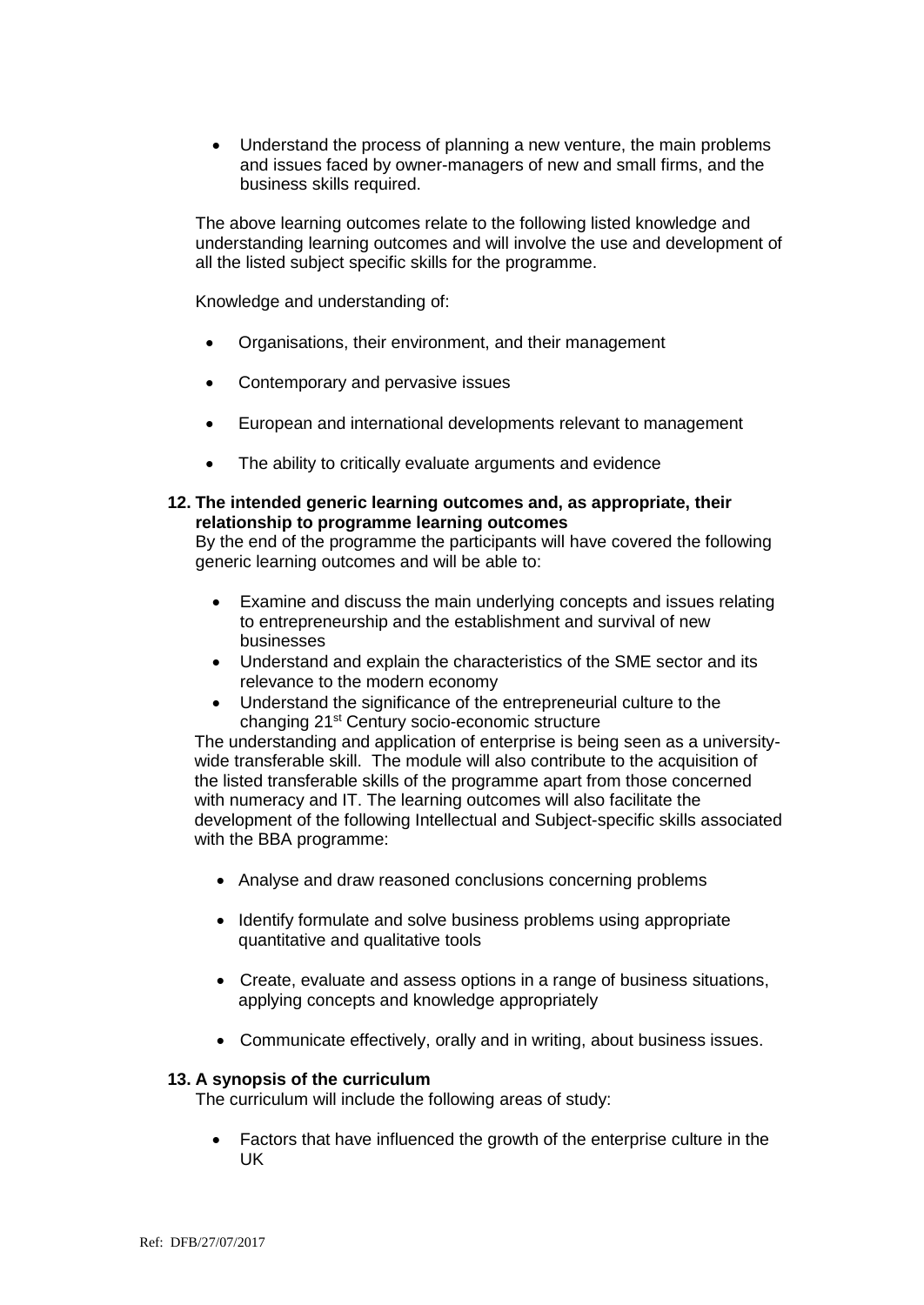- The role and relevance of SMEs in the UK economy, varying definitions of SMEs, statistical information. Government policies, initiatives, & support agencies.
- Are entrepreneurs made or born? Can enterprise skills be taught or learned? Are entrepreneurs different from other managers? Characteristics of an entrepreneur - case study examples.
- Enterprise and innovation development in organisations, and the role of graduates in innovation. Protecting ideas & intellectual capital.
- The planning process for starting a new venture risks & liabilities, problems & pitfalls, potential profit & success. Business plan format and content, information required by potential lenders
- Funding the new enterprise, venture capital, exit strategies..
- Surviving the early stages of business development. Failure rates in new and small enterprises. Barriers to growth & development.
- Differences in attitudes, objectives, skill requirements and business strategies between small and large firms. Does the management process impede entrepreneurial flair?
- Growth strategy options. The culture shift from operational to strategic thinking.
- Political & ethical dilemmas the conflict between government aspirations for employment growth and the burden of red tape and legislation.
- Corporate enterprise creating enterprise cultures in larger organisations and the public sector

# **14. Indicative Reading List**

# *Main texts:*

Beaver, G., (2002), *Small Business, Entrepreneurship and Enterprise Development*. FT Prentice Hall, ISBN 01273651056

Butler, D., (2001), *Business Development: a guide to small business strategy* Butterworth Heinemann, ISBN 0750652470

Kirby, D.A., (2003), *Entrepreneurship.* McGraw Hill, ISBN 0077098587

# *Wider reading:*

Bennett, R. *Small Business Survival* Natwest (1998) 2nd Ed. ISBN 027365654

Bolton, B. and Thompson, J., (2000), *Entrepreneurs* - *Talent, Temperament, Technique.* Butterworth Heinemann, ISBN 0750646233

Bridge, S. O'Neill, K. and Cromie, S., (2003), *Understanding Enterprise, Entrepreneurship & Small Business*. Macmillan, 2nd ed ISBN 033398465X

Burns, P. and Dewhurst, J., (1996), *Small Business & Entrepreneurship*. Macmillan 2<sup>nd</sup> ed, ISBN 0333645871 Butler, D *Business Planning – a guide to business start-up* (2000) Butterworth Heinemann, ISBN 075064706X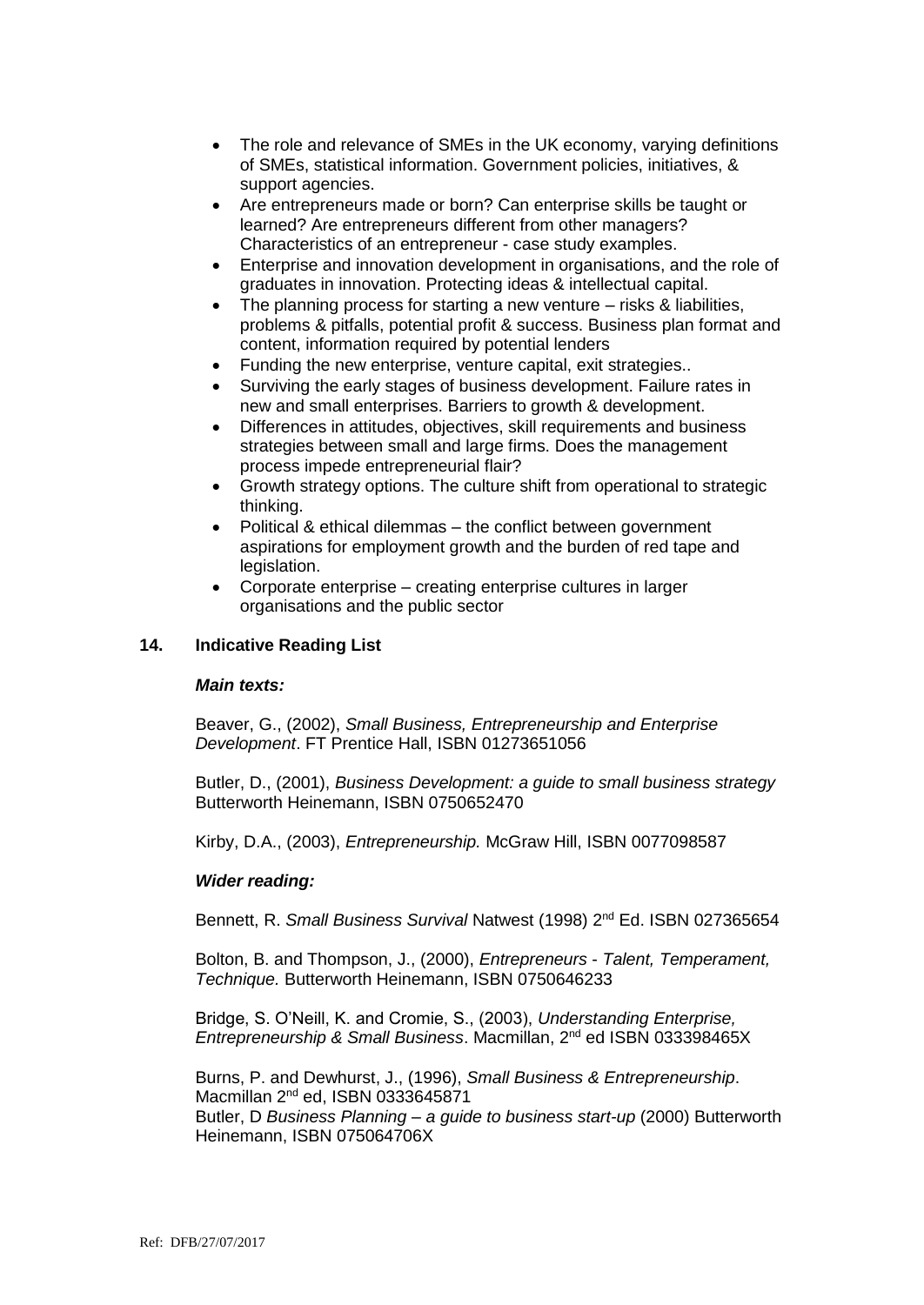Carlock, R.S. and Ward, J.L., (2001), *Strategic Planning for the Family Business*. Palgrave, ISBN 0333947312

Carter, S. and Jones-Evans, D., (2000), *Enterprise and Small Business - Principles, Practice and Policy*. FT Prentice Hall, ISBN 0201398524

Chaston I, & Mangles T. (2002) *Small Business Marketing Management*  Palgrave ISBN 0333645871

Coulter, M., (2003), *Entrepreneurship in Action*. FT Prentice Hall, ISBN 0131011014

Deakins, F. *Entrepreneurship & Small Firms*. McGraw Hill (2002) 3rd Ed. ISBN 00771232729

Stokes, D., (1998), Small Business Management - a case study approach. Letts, 3rd ed. ISBN 1858053706

Storey, D., (1994), *Understanding the Small Business Sector*. Thompson, ISBN 0415100380

Westall, A., (2000), *Micro Entrepreneurs - creating enterprising communities*. Inst Public Policy Research, ISBN 1860301436

Wickham, P.A., (2004 new edition), *Strategic Entrepreneurship*. FT Prentice Hall, ISBN 0273682261

*International Small Business Journal* - Periodical (Templeman Library location HD 28.19)

#### **15. Learning and Teaching Methods, including the nature and number of contact hours and the total study hours which will be expected of students, and how these relate to achievement of the intended learning outcomes**

This module will be delivered via a series of 1-hour lectures, and 1-hour seminars per week over a period of 12 weeks as part of a programme of 150 learning hours for the module In addition to the two hours per week of contact time, each student will be expected to spend an average of 10 hours per week in directed study, reading and assignment preparation. Teaching methods will include lectures, interactive class discussion, case studies and exercises, and students will be expected to undertake wider reading in order to contribute to the learning processes. The course lectures and the programme of wider reading and private study are intended to provide the factual framework of the course by delivering the essential data and information that will enable course participants to make positive and informed contributions to the seminars. The seminars will provide the opportunity for interactive discussion of ideas and concepts that relate to the module learning outcomes, and to gain a critical perspective of the subject in preparation for the assessment.